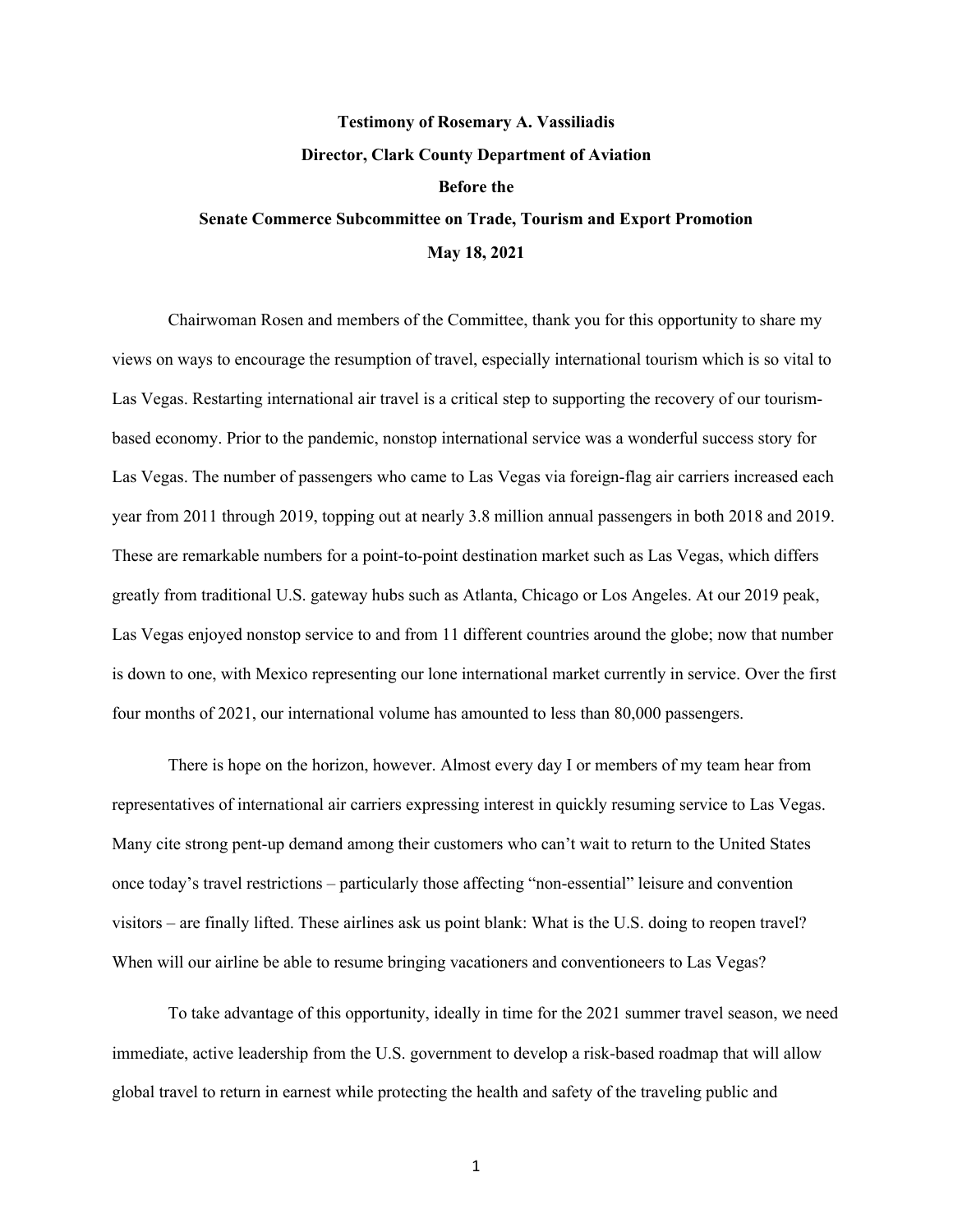citizenry. One such approach is recommended in the "Testing and Cross-border Risk Management Measures Manual" published by ICAO (with support from the FAA). If implemented, it could enable global connections based on a flexible approach which adjusts as the prevalence of COVID-19 changes on either end of a route. The EU is gradually deploying methods to reopen its members' borders for vaccinated passengers, and the United Kingdom has embraced an approach similar to ICAO's as documented in its Global Travel Taskforce report published in April 2021. These actions have opened the door for U.K. residents to begin non-essential travel to select countries later this month. I must note that the United States was not included among the U.K.'s recent list of cleared destinations, creating a major hurdle toward reconnecting Las Vegas with its top overseas visitor market.

The targeted, risk-based approaches we see in other nations are a more effective strategy than the blanket, blunt approaches currently employed here, where a Presidential Proclamation presently bans all travel between the U.S. and specific countries. The 212(f) and 215(a) immigration restrictions from the Immigration and Nationality Act (INA), put in place by the Presidential Proclamation on January 25, 2021, do not necessarily achieve the goal of reducing transmission of COVID-19, and unnecessarily cripple the ability for economic productivity that could safely be supported through the aforementioned recommended models occurring elsewhere around the world.

In addition to adopting a targeted, risk-based approach, the U.S. government also needs to lead the world in establishing ways to safely admit international travelers. To be clear, aviation industry members are not advocating for a Digital Health Credential (DHC) mandate, but we do need the government to set the parameters and criteria for accepting solutions that are already being implemented in other parts of the world. The U.S. should engage these worldwide discussions with guidelines or standards for the use of DHC in authenticating testing and vaccination status for international travelers. Establishing a harmonized approach for the implementation of these DHCs will allow the traveling public to understand the requirements for international travel and reduce the occurrence of fraudulent documentation.

2